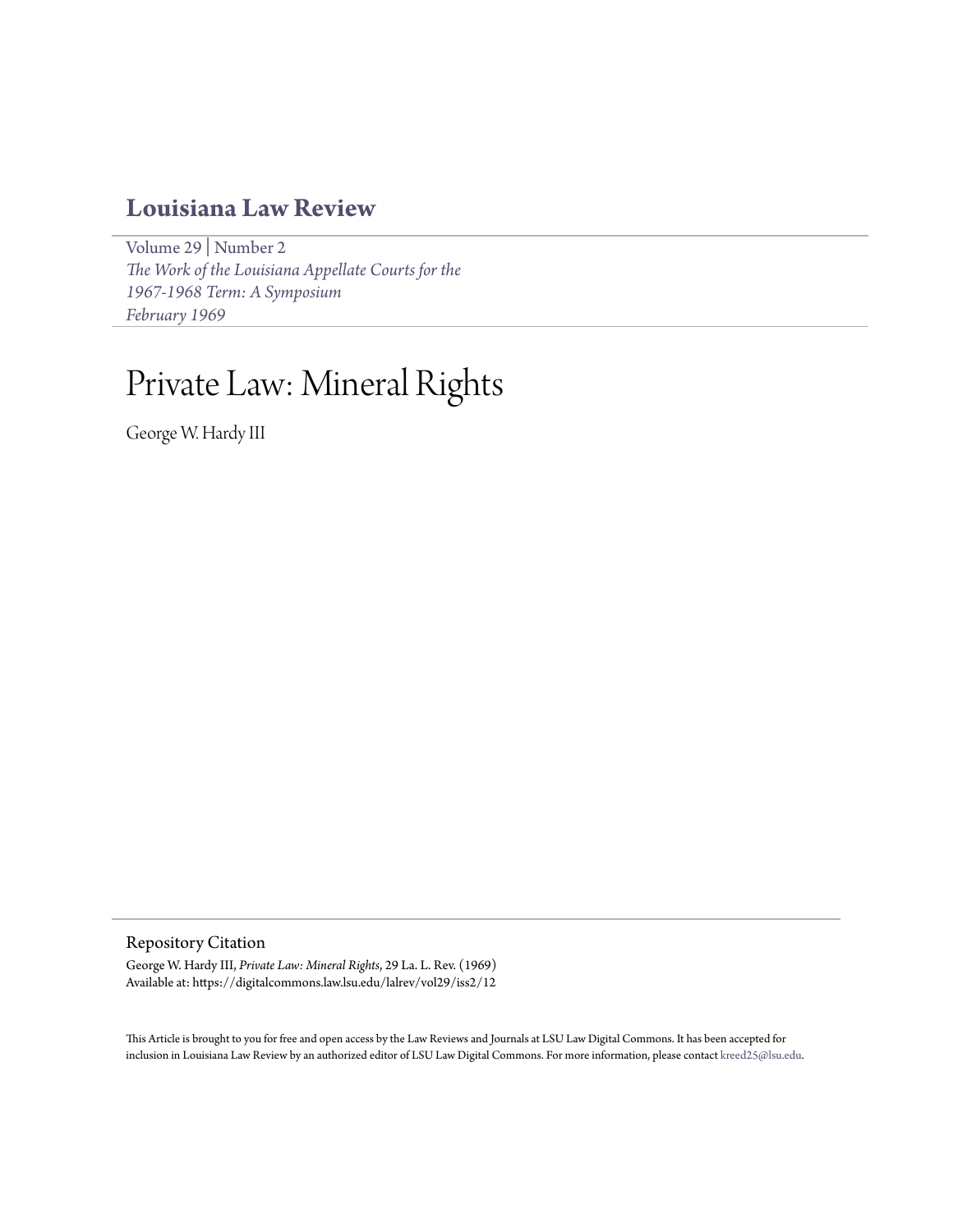converted to cash by the debtor. This is perfectly sound because the basis of the interruption is the acknowledgment by the debtor and not the receipt of cash by the creditor.

In *Klotz v. Nola Cabs,41* a taxi struck a parked police car, injuring the policeman and damaging the vehicle. A suit was timely filed for the personal injuries; and on the date set for trial, more than one year later, the City of New Orleans intervened to claim recovery for the damages to their car. The court held that the city's claim had been prescribed by one year, and the policeman's suit for personal injury did not constitute an interruption in favor of the city's claim because this was a totally different cause of action for property damage.

# *Informality in Auction Sale*

It should be noted that the jurisprudence has added a condition to Civil Code Article 3543, which provides the two-year prescription to cure defects in judicial sales, in limiting the benefit of this plea to purchasers in good faith. $42$ 

#### MINERAL RIGHTS

*George W. Hardy, III\**

#### MINERAL SERVITUDES

#### *Use*

*Pan American Petroleum Corp. v. O'Bierl* is an addition to the rules of use applicable to mineral servitudes. Production of gas was obtained from the servitude tract in question and was continued for a period of sixteen years, at which time the pipeline connections were removed and the well capped. Two events were relied upon by the servitude owners as constituting interruptions of prescription. First, the landowner, who also had an interest in the minerals, continued to use gas to supply his residence even after the well was shut in because it was no longer capable of production in paying quantities. Second, for a number of years, the lessee of the tract paid or offered to pay shut-in royalties to those entitled to share in them, including both the servitude owners and the landowner.

<sup>41,</sup> **209** So.2d **158** (La. **App.** 4th Cir. **1968).**

<sup>42.</sup> Middle Tennessee Council, Boy Scouts of Am. v. Ford, **205** So.2d **867, 877** (La. **App.** 1st Cir. **1967),** *citing* Bordelon v. Bordelon, **180** So.2d **855** (La. **App.** 4th Cir. **1965).**

<sup>\*</sup> Professor of Law, Louisiana State University.

**<sup>1.</sup>** 201 So.2d **280** (La. **App. 2d** Cir. **1967).**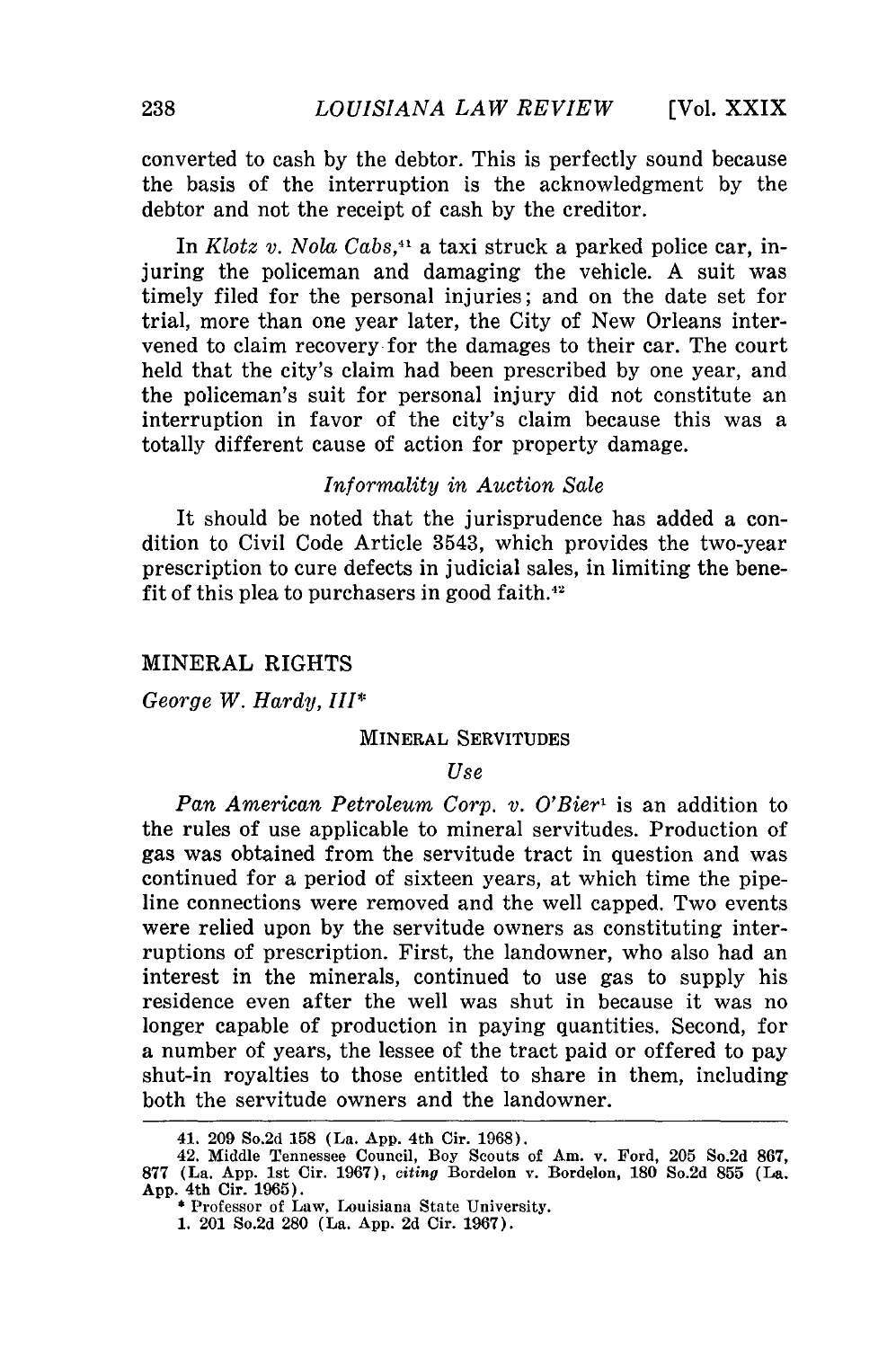Dealing first with the question of the effect of use of gas for residential purposes by the landowner, the court adverted to Articles 793 and 794 of the Civil Code, noting that the latter requires that the servitude be used "as appertaining to the estate." Analogizing this to the situation of a mineral servitude, the court held that the use of gas by the landowner was not "by or on behalf or in the interest of the owner" of the servitude, an element required by the public policy inherent in the rules of use applied to mineral servitudes. Buttressing this conclusion, the court cites the opinion of the Supreme Court in *Union Oil Co. of California v. Touchet,* in which it was held that "it is a firmly entrenched principle of Louisiana mineral law that no act on the part of a landowner will have the effect of extending the life of a mineral interest unless it is shown that there was a clear intention on the part of the landowner to achieve that very result."<sup>2</sup>

There is but one questionable note in the discussion of this particular issue in the subject opinion. Citing *Mays v. Hansbro,3* which had held that production in paying quantities is not necessary to maintain a mineral servitude, the court stated that "to hold that the use of a small amount of gas for the service of one dwelling constituted production from a well which had been capped and from which all pipeline connections had been removed, would require such a strained and unreasonable interpretation as would not only violate the rules of reason and common sense but also the intent and purpose of considerations of public policy."<sup>4</sup>

In this writer's opinion, the determinative factor in this case is that the production for residential consumption was by the landowner, not the servitude owner. Had it been the mineral servitude owner's dwelling and gas consumption, a literal reading of *Mays v. Hansbro5* would require a holding that prescription had been interrupted. There the court stated only that it "is unimportant whether this production was in paying quantities so long as there was some production or use of the servitude."<sup>6</sup> Since the residential consumption of gas is a beneficial economic use of the minerals, it seems that had the production been by or on behalf of the servitude owner, a different result

<sup>2.</sup> **229** La. **316, 331, 86** So.2d **50, 55 (1956).**

**<sup>3.</sup>** 222 La. **957,** 64 So.2d **232 (1953).**

<sup>4.</sup> Pan American Petroleum Corp. v. O'Bier, 201 So.2d **280, 285** (La. **App. 2d** Cir. **1967). 5.** 222 La. **957.** 64 So.2d **232 (1953).**

**<sup>6.</sup>** *Id.* at **961,** 64 So.2d at 234.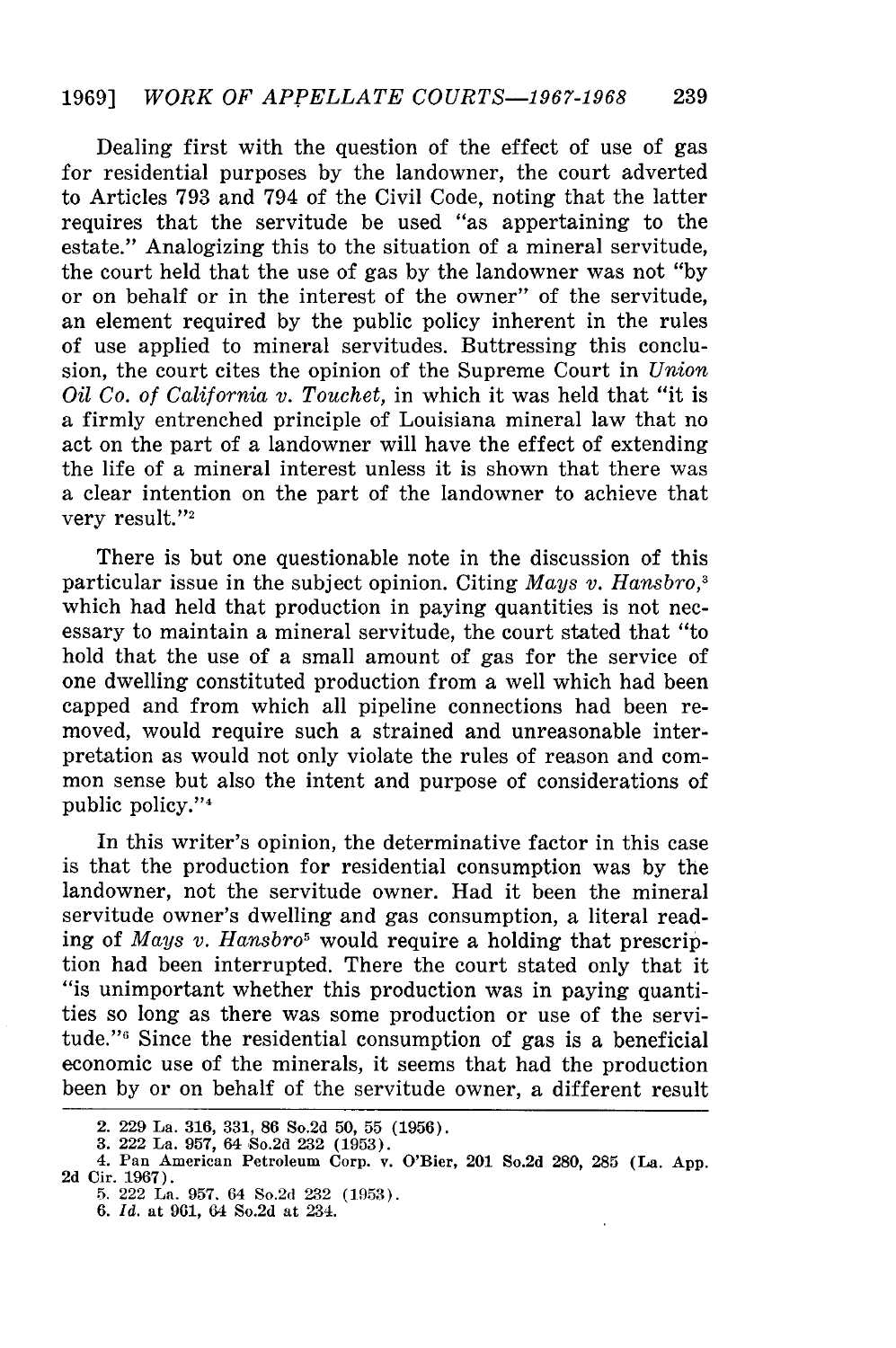might have been reached in the instant case. A different rule would place the courts in the difficult position of having to draw lines as to how many barrels of oil or cubic feet of gas would be necessary to constitute use, a task involving the drawing of highly arbitrary lines.

The second significant issue in the case was whether the making of shut-in payments on a well no longer capable of production in paying quantities would constitute an interruption, or perhaps preferably a suspension, of prescription. The servitude owners relied on certain prior decisions indicating that the presence of a shut-in well capable of producing in paying quantities on a mineral royalty tract will have an effect on prescription. In those decisions, however, the facts that the leases in question had included provision for shut-in royalties and such royalties that had been paid lent plausibility to the argument by the servitude owners.

After noting that the case before the court involved a servitude rather than a royalty, a distinction which should not be deemed meaningful in this context, the court went on to state that it was "not aware of any authority to the effect that the payment of a shut-in royalty, of and by itself, constitutes the exercise of a mineral servitude. The determinant factor appears to relate to the cause which influences the shutting in of the well. If the cause is attributable to circumstances beyond the control of the owner of the servitude, for example, the want of a market, or the lack of pipeline transportation facilities, our courts have held that the running of prescription is suspended, although the period of time during which such a cause would be considered as justifying this conclusion has not been determined, possibly because no fixed rule in this respect would be available."7

Applying this principle to the facts of the case at bar, the court noted that the well was not one capable of production in paying quantities and was not shut-in for lack of a market or marketing facilities, but that it was shut-in because it could no longer produce in paying quantities. Thus, its presence on the premises could have no effect on prescription.

This writer has previously observed that the making of shutin payments should not be the determining factor in deciding whether a shut-in well should have an impact on prescription.

**<sup>7.</sup>** Pan American Petroleum Corp. v. O'Bier, 201 So.2d **280, 285** (La. **App. 2d** Cir. **1967).**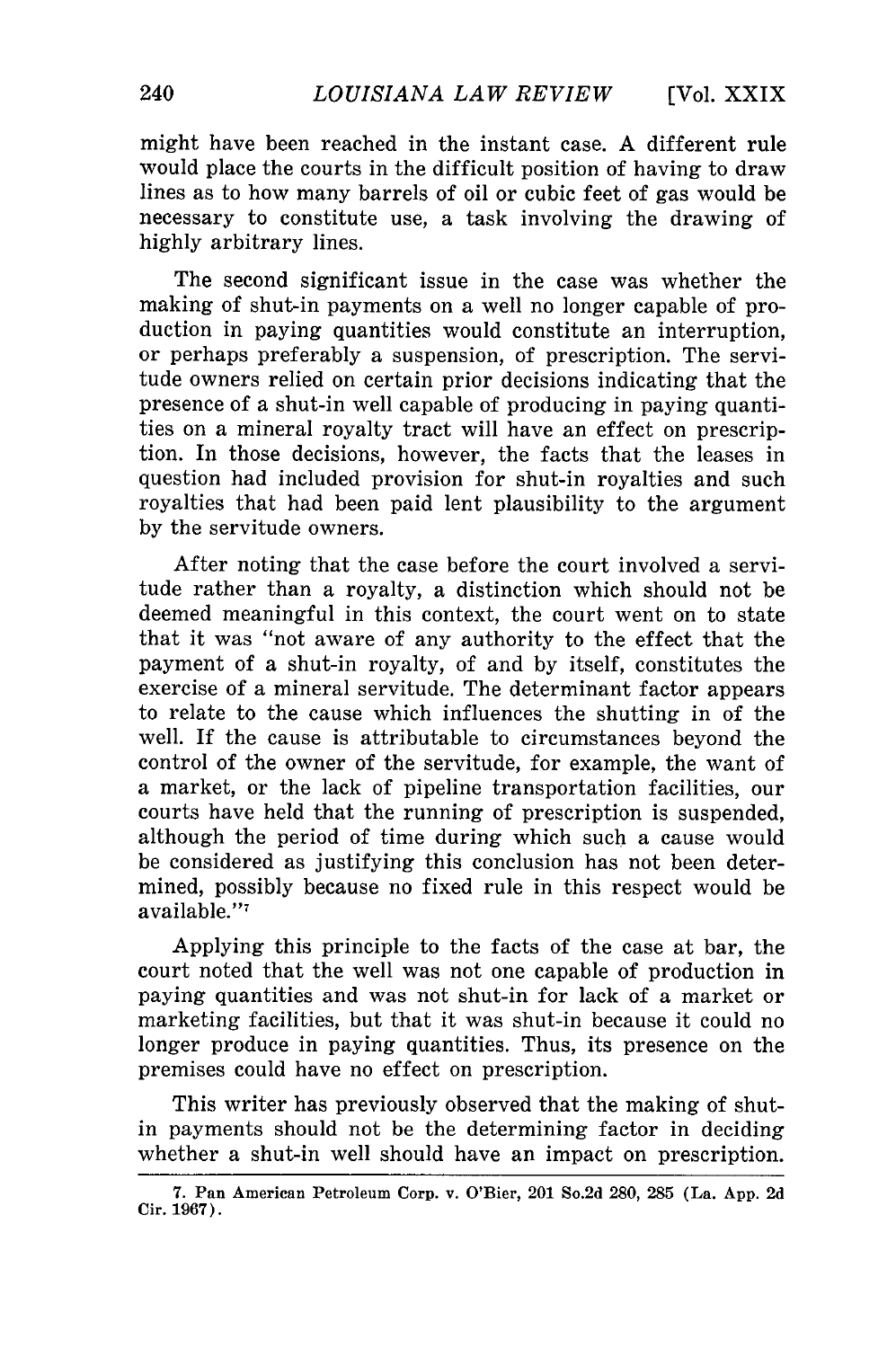It is the *presence* of a *shut-in well* shown by surface production to be capable of producing in paying quantities which is determinative. Whether a particular lease includes provisions for shut-in royalties and whether such payments are made is irrelevant.

One further note should be taken of this decision. The court interprets the prior decisions in this area<sup>s</sup> as holding that the presence of a shut-in well "suspends" prescription. This is not correct, as the courts have in fact labeled the effect an "interruption." However, no case to date has squarely presented the issue, requiring characterization of the effect on prescription wrought by a shut-in well. To be sure, the characterization of this effect as a suspension is preferable to calling it an interruption because the effect stems from existence of a condition which does not permit an interruption of prescription by use. There is no production, thus no use. Still there is an effect on prescription which should be termed a suspension. The existence of a shut-in clause and the making of payments under it might in some instances permit courts to say that there is constructive production as contemplated by the lease, but not all leases are structured so that shut-in payments constitute constructive production. Moreover, as noted, it is the presence of a well capable of production in paying quantities, not the making of shut-in payments, which is the vital condition.

# *Contractual Variation of Rules of Prescription*

*Lebleu v. Lebleu"* raised questions concerning the extent to which parties are free to vary the rules of prescription by contract. Plaintiffs were owners of a mineral servitude burdening defendant's land. During the fifth year in the life of the servitude, plaintiffs executed instruments with defendant under the terms of which they: (1) appointed defendant as their agent, granting full executive rights over their mineral servitude; (2) conveyed or released a portion of their mineral rights to defendant; and (3) received from defendant a promise that if

<sup>8.</sup> Delatte v. Woods, 232 La. 341, 94 So.2d 281 (1957) ; LeBlanc v. Haynesville Mercantile Co., 230 La. 289, 88 So.2d 377 (1956) **;** Union Oil Co. of California v. Touchet, 229 La. 316, 86 So.2d 50 (1956) ; Sohio Petroleum Co. v. V.S.&P. R.R., 222 La. 383, 62 So.2d 615 (1952) **;** Lee v. Goodwin, 174 So.2d 651 (La. App. 2d Cir. 1965), *writs denied,* 248 La. 149, 177 So.2d 118. Of these prior cases only the *LeBlanc* and *Lee* decisions were actually cited by the court of appeal in the opinion under discussion. However, the remainder are relevant. For a discussion of these cases, and specifically the question of whether the impact on prescription is one cases, and specifically the question of whether the impact on prescription is one of interruption or suspension, *see The Work of the Louisiana Appellate Courts for the 19611-1965 Term-Mineral Rights,* **26 LA.** L. REv. 542, **556 (1966).**

**<sup>9. 206</sup>** So.2d **551** (La. **App. 3d** Cir. **1967).**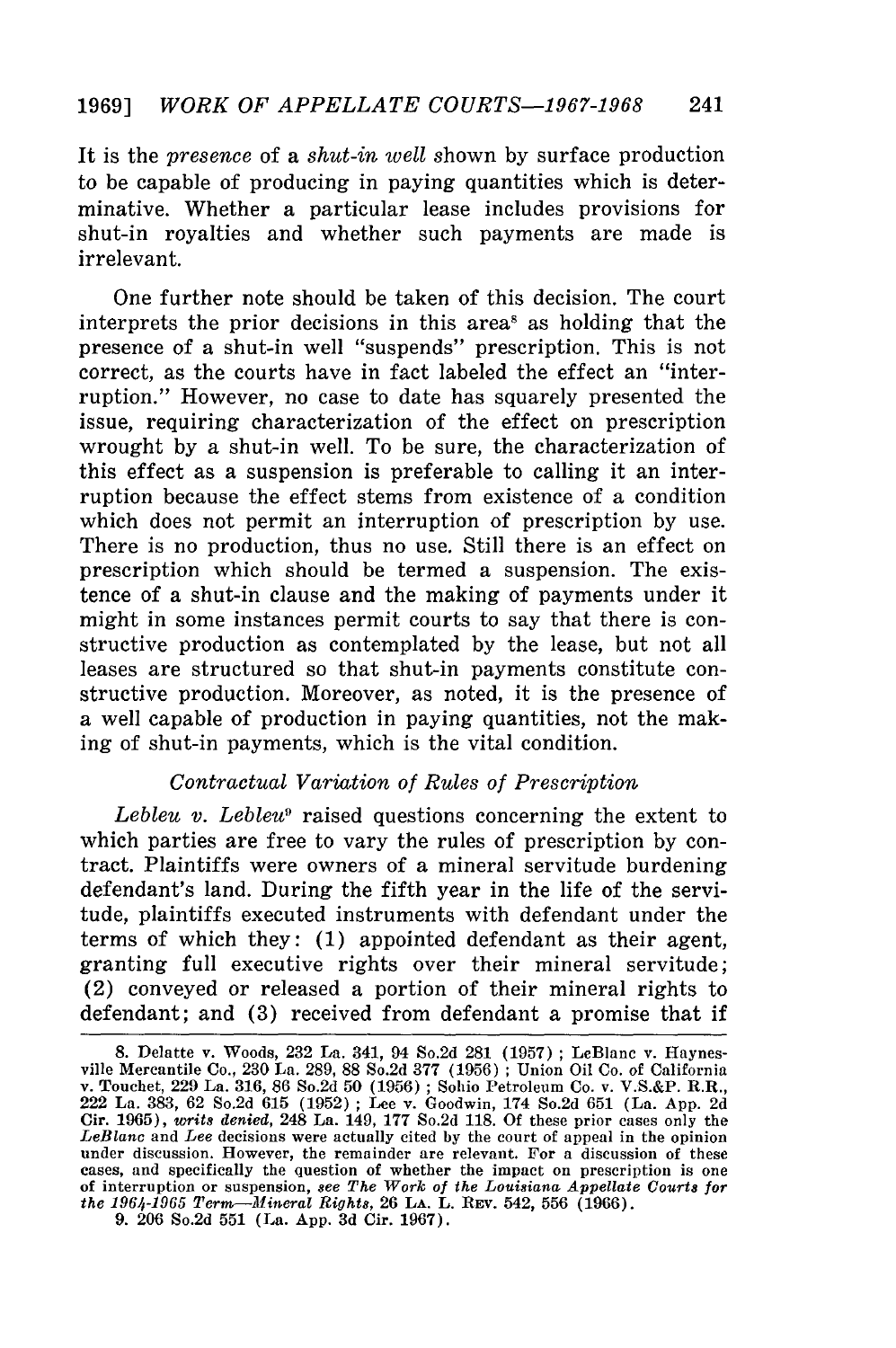their outstanding mineral interest expired at the end of the prescriptive period then accruing, defendant would convey to them a one-fourth mineral interest, a larger mineral interest than they then held. Plaintiffs' interest did in fact expire. Upon defendant's refusal to perform, plaintiffs sued for specific performance of the contract obligating defendant to convey the onefourth mineral interest. Alternatively, plaintiffs sought an accounting for the bonuses and rentals attributable to the minerals which they had conveyed or released to defendant. In the further alternative, plaintiffs sought judgment decreeing that the instruments executed by them and by defendant had wrought an interruption of prescription by acknowledgment.

There was no basis for sustaining the second alternative argument that the instruments in question constituted an acknowledgment. The lower court granted the accounting sought in the first alternative demand and defendants did not appeal from that judgment. Thus, on denial of the primary demand for specific performance, the Third Circuit Court of Appeal affirmed the judgment of the lower court.

The primary demand for specific performance was denied on the ground that the court thought "the parties to this suit, in entering into the agreement which is evidenced by the three written documents hereinabove described, intended to vest plaintiffs with a mineral servitude extending over a period of at least 15 years from and after the date on which the contracts were entered into."<sup>10</sup> This result was reached in reliance on *Ober v*.  $McGinty<sup>11</sup>$  and other authorities<sup>12</sup> and on the principle of the Civil Code that one cannot renounce the benefit of prescription not yet accrued.'8 Although the court purported to distinguish the decision rendered in *Chicago Mill & Lumber Co. v. Ayer Timber Co.,14* the distinction drawn is not satisfactory, and the decision is erroneous.

The obvious key to the court's attitude, which is understandable, lies in the firmly established policy that mineral servitudes cannot be created without being subject to the ten-year pre-

**<sup>10.</sup>** *Id.* at **557.**

**<sup>11. 66</sup>** So.2d **385** (La. **App. 2d** Cir. **1953).**

<sup>12.</sup> Hicks v. Clark, **225** La. **133, 72** So.2d **322** (1954) **;** Roy **0.** Martin Lumber Co. v. Hodge-Hunt Lumber Co., **190** La. 84, **181** So. **865 (1938) ;** Childs v. Porter-Wadley Lumber Co., **190** La. **308, 182** So. **516 (1938) ;** Patton's Heirs v. Moseley, **186** La. **1088, 173** So. **772 (1937)** Ober v. McGinty, **66** So.2d **385** (La. **App. 2d** Cir. **1953).**

**<sup>13.</sup> LA.** CIV. CODE art. 3460.

<sup>14.</sup> **131** So.2d **635** (La. **App. 2d** Cir. **1961).** The court also distinguished the Supreme Court decision in Ober v. Williams, **213** La. **568, 35** So.2d **219** (1948).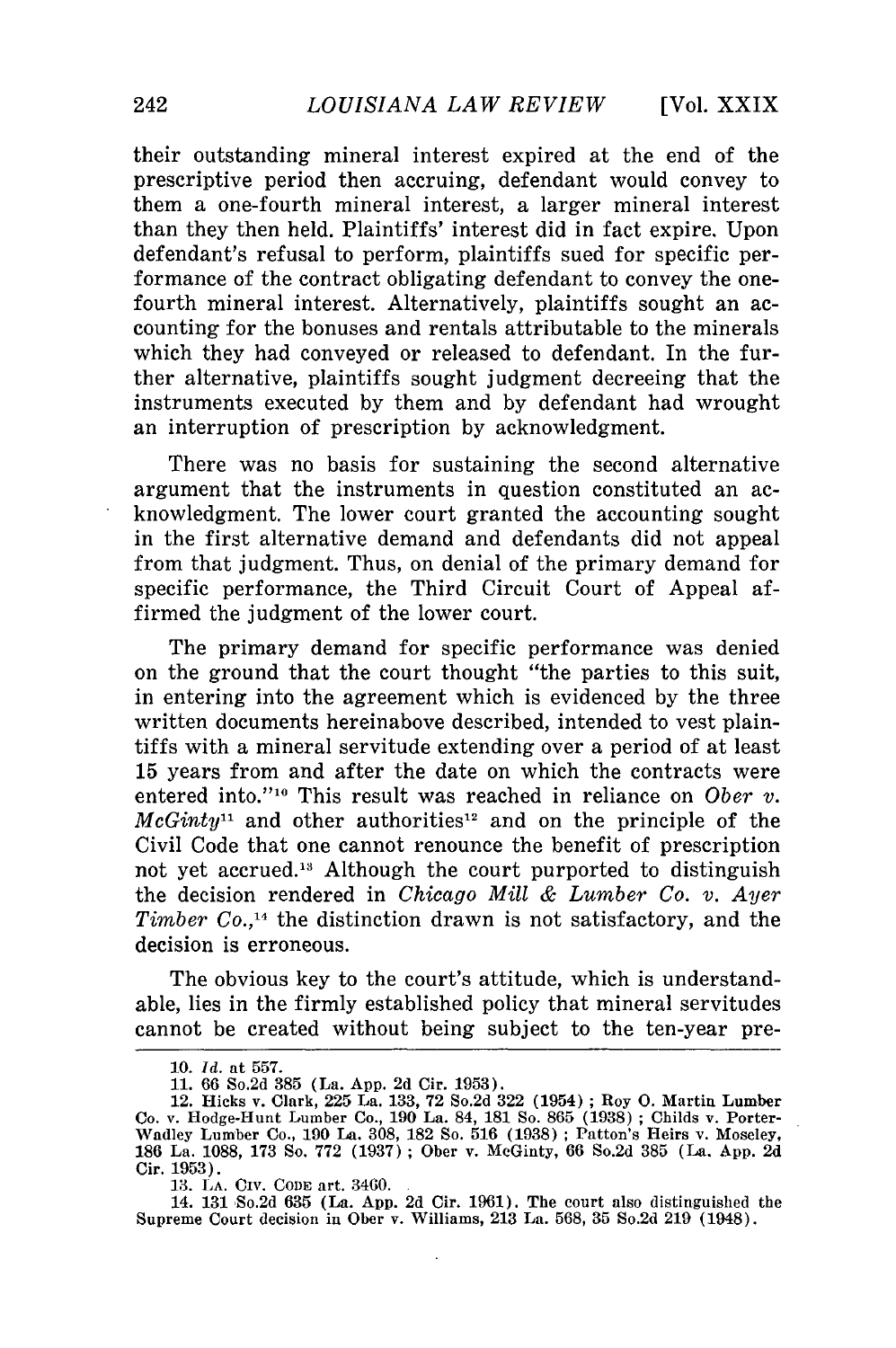scription of nonuse and the corollary principle that parties may not deal in reversionary rights to mineral servitudes or mineral royalties. Analysis of the *Lebleu* decision is facilitated by holding it up for examination in the light of these two principles.

Treating the question of whether this was an attempt to create a servitude for a period greater than ten years, several criticisms of the decision can be made. First, the decision rendered in *Ober v. McGinty*<sup>15</sup>, upon which the court placed major reliance, is distinguishable. In that instance the parties at the time of creation of a mineral servitude attempted to give the servitude owner the right to renew *that particular servitude* if ten years should pass without interruption of prescription by use. The contract was clearly violative of the prohibition against renunciation of unaccrued prescription. But the basic reason for that prohibition insofar as mineral law is concerned is that it is deemed undesirable to permit one owner of land to burden future owners of the land with mineral interests not subject to the rules of prescription. The court need not have struck down the *Lebleu* contract, for it presented no such danger. In return for a present benefit—a larger share of the mineral rights and executive rights over plaintiffs' remaining share of the minerals-defendant made a promise to convey a *different, larger* mineral servitude to plaintiffs if a certain condition occurred, that is, if their then outstanding rights expired. No real right was created by the contract. The life of the existing mineral servitude was not in any way affected, and the accrual of prescription against it continued in the manner contemplated by law. No future owner of the land in question could have been held to defendant's personal promise to convey mineral rights on occurrence of a future condition as the contract did not create any real right which could have bound a subsequent owner of the estate. Presumably the court would have had little difficulty enforcing a contract by which defendant promised to convey mineral rights to plaintiffs if on a date certain the value of certain stocks reached a particular figure. There is no essential difference between that contract and the one in question. The problem is that the consideration given by plaintiffs and the promise given by defendant centered on a condition involving the life of an existing mineral servitude. The situation punched an emotional key producing a reaction in terms of public policy which hard analysis should have avoided.

**<sup>15. 66</sup>** So.2d **385** (La. **App. 2d** Cir. **1953).**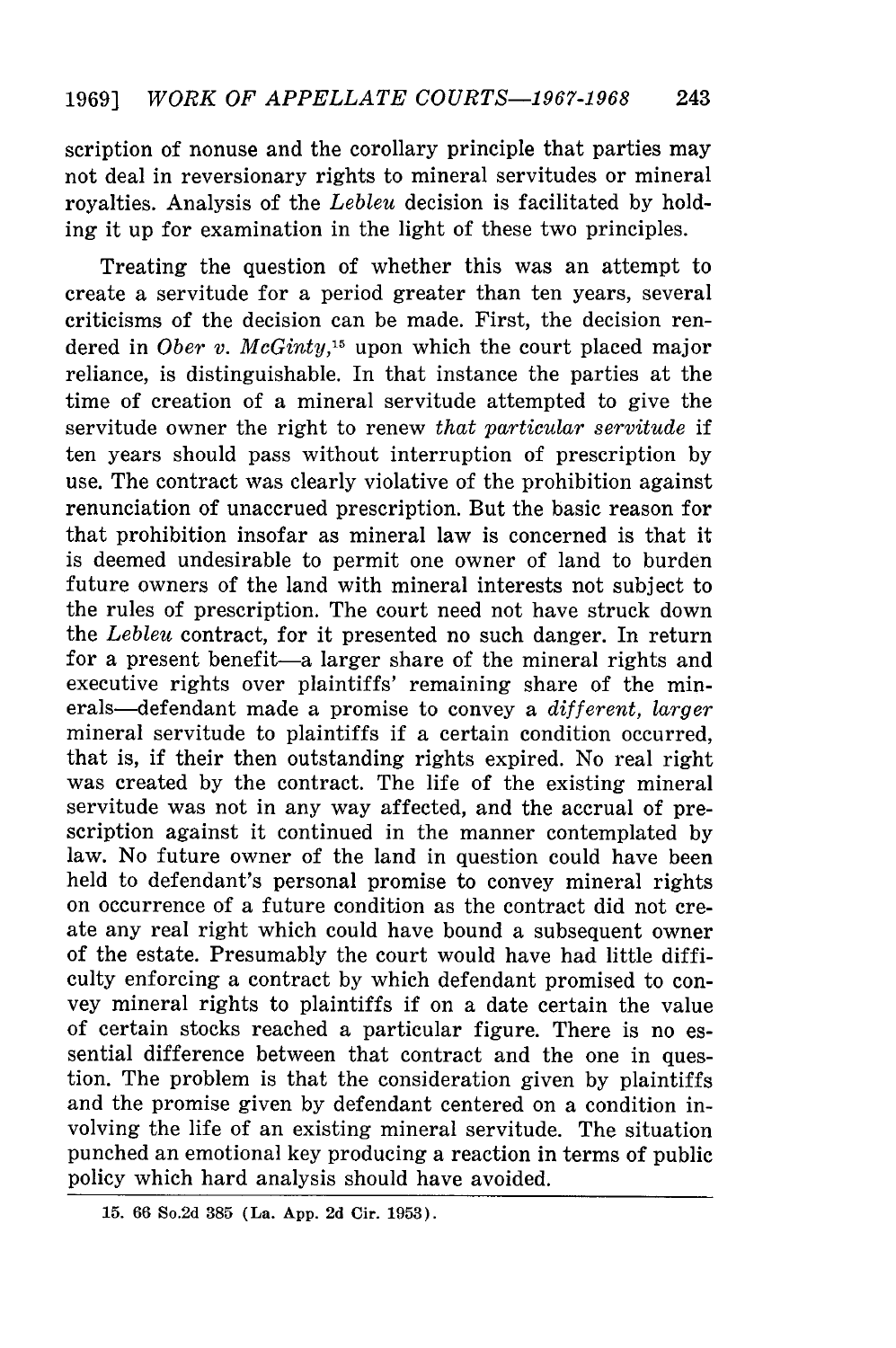**[Vol.** XXIX

To shore up this analysis, examination of the decision disregarded by the court, *Chicago Mill & Lumber Co. v. Ayer Timber Co.,16* lends support. There, the parties entered into a lease of land by which the lessee received the right to make all surface uses of the premises together with an option to purchase five years from the date of the contract and to apply the rental payments to the purchase price. The stated terms according to which the sale could take place included reservation of mineral rights by the lessor-vendor. The Second Circuit Court of Appeal denied an exception of no cause of action in the face of an express allegation that the parties entered into the agreement with the intent of circumventing the public policy against creation of mineral servitudes without having them subject to the rules of prescription. The court rested its decision on the principle that the lease contract did not create any mineral servitude, but merely granted an option. As there was no mineral servitude created, it could not be said that prescription began to run, and the public policy was not avoided.

In the *Lebleu* case, no mineral interest was created. The accrual of prescription against the then existing interest was not affected. There was a clear exchange of equivalents in the granting of the executive rights and the mineral rights by plaintiffs in return for defendant's personal promise to convey a new and different interest if the then existing rights expired. And, most importantly, no future owner of the land could have been bound by defendant's promise as no real rights were created as a result of his giving it.

The second problem in this case is found in the possibility that it might be a prohibited circumvention of the rule of *Hicks v. Clark"* against dealing in reversionary interests. Here again, however, the significant distinction lies in the fact that the landowner, defendant, did not attempt to create any real right which could burden any subsequent owner of the property. All that was given was a personal promise to convey. To require performance of that promise two conditions had to exist. Defendant would have to be owner of the land and the outstanding interest would have to expire. If any other person became owner of the land, plaintiffs could not have enforced defendant's promise. That such personal contracts are not reprobated by the public policy underlying the rules of prescription is suggested

**<sup>16. 131</sup>** So.2d **635** (La. **App. 2d** Cir. **1961). 17. 225** La. **133, 72** So.2d **322** (1954).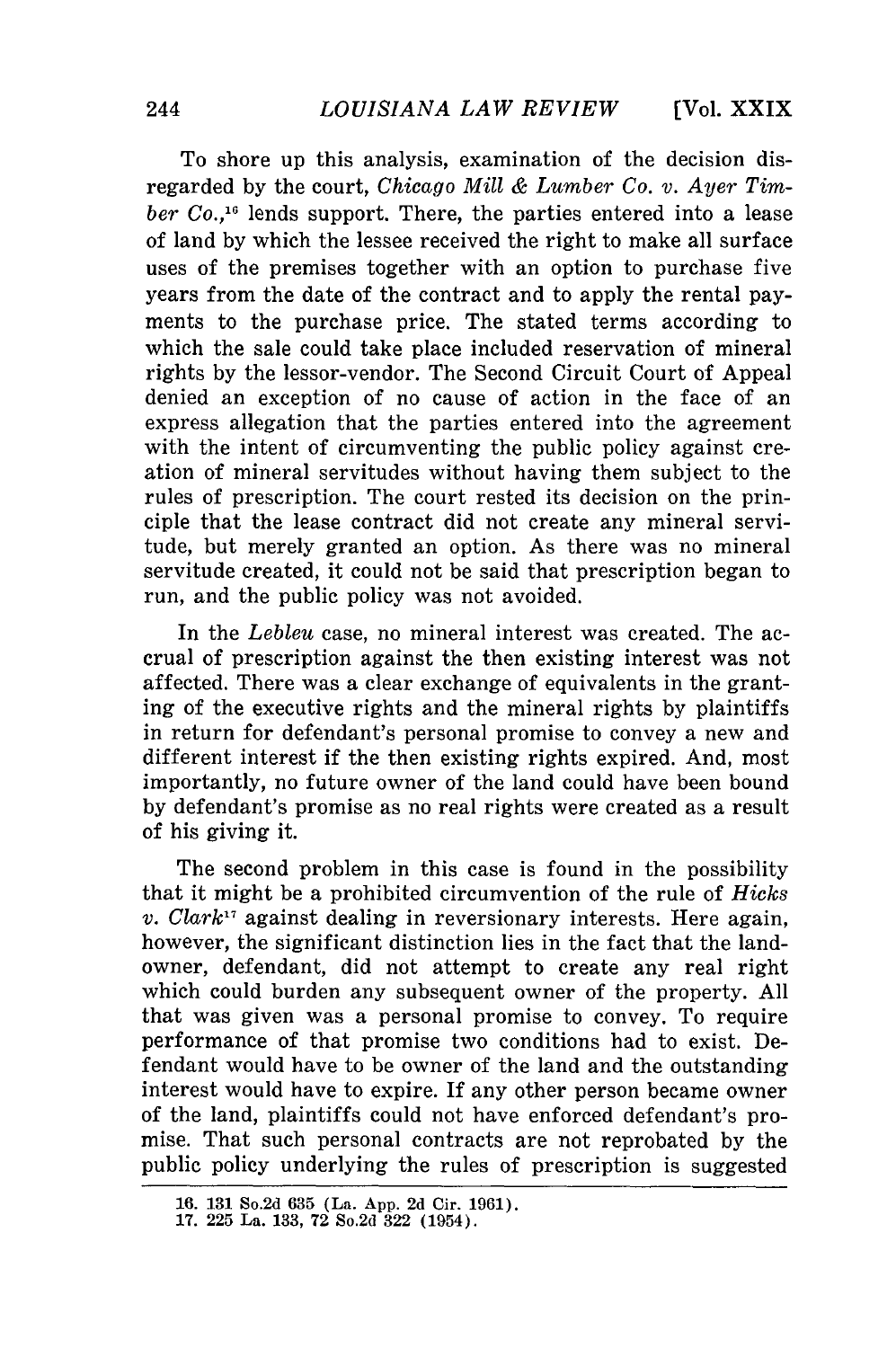by the decision in *McDonald v. Richard18* and other cases in which the court indicates that the after-acquired title doctrine is applicable to mineral rights. Two observations draw a close parallel to the instant case. First, for the after-acquired title doctrine to become operative the over-seller must be owner of the land at the time the previously outstanding mineral rights expire. Second, the after-acquired title doctrine is essentially an enforcement of the vendor's implied warranty of title by operation of law.1" In the *Lebleu* case, the defendant would have had to remain owner of the land and the promise given was personal, not creative of real rights. As a further indication that the Lebleu contract was valid, the record in *McDonald v. Richard20* reveals that both vendor and vendee knew at the time of the over-sale that all of the mineral rights were outstanding. Still, the court indicated that but for the fact that the vendor did not remain owner of the land at the time of reversion of the previously outstanding mineral rights, the after-acquired title doctrine would have been applicable. Thus, it appears that if the parties could have effected the intended, or at least a similar, result of the contracts involved in the *Lebleu* case by an oversale and reliance on the after-acquired title doctrine, there is no reason to invalidate the contract into which they entered.

All things considered, then, the *Lebleu* decision is in error for the basic reason that the agreement did not violate the public policy against burdening land with mineral interests with a prescriptive period greater than ten years.

#### *Partition*

In *Barnes v. Perkins*<sup>21</sup> plaintiff instituted suit seeking partition of a tract of land. Partition by licitation was ordered, and following the sale a notary was appointed to disburse the proceeds. Plaintiff filed an opposition to the proposed distribution, but the trial court refused to sustain plaintiff's opposition. Plaintiff owned an undivided one-fourth interest in the land. However, the minerals attributable to this interest in the land were owned by the State of Louisiana. The remaining mineral

**<sup>18. 203</sup>** La. **155, 13** So.2d **712** (1943). *See* also Bates v. Monzingo, 221 La. 479, 59 So.2d 693 (1952) **;** White v. Hodges, 201 La. **1, 9** So.2d 433 (1942). The doctrinal base for the decision in *White v. Hodges* is unclear in view of the later decision in *McDonald v. Richard.* However, the indications that the after-acquired title doctrine is applicable to mineral rights are substantial and clear.

**<sup>19.</sup>** For a discussion of the entire doctrine of after-acquired title as applicable **to** mineral interests in Louisiana *see* Comment, *The After-Acquired Title Doctrine in Louisiana Mineral Law,* 27 LA. L. REV. 576 **(1967).**

<sup>20.</sup> **203** La. **155, 13** So.2d **712** (1943).

<sup>21. 201</sup> So.2d 324 (La. **App. 3d** Cir. **1967).**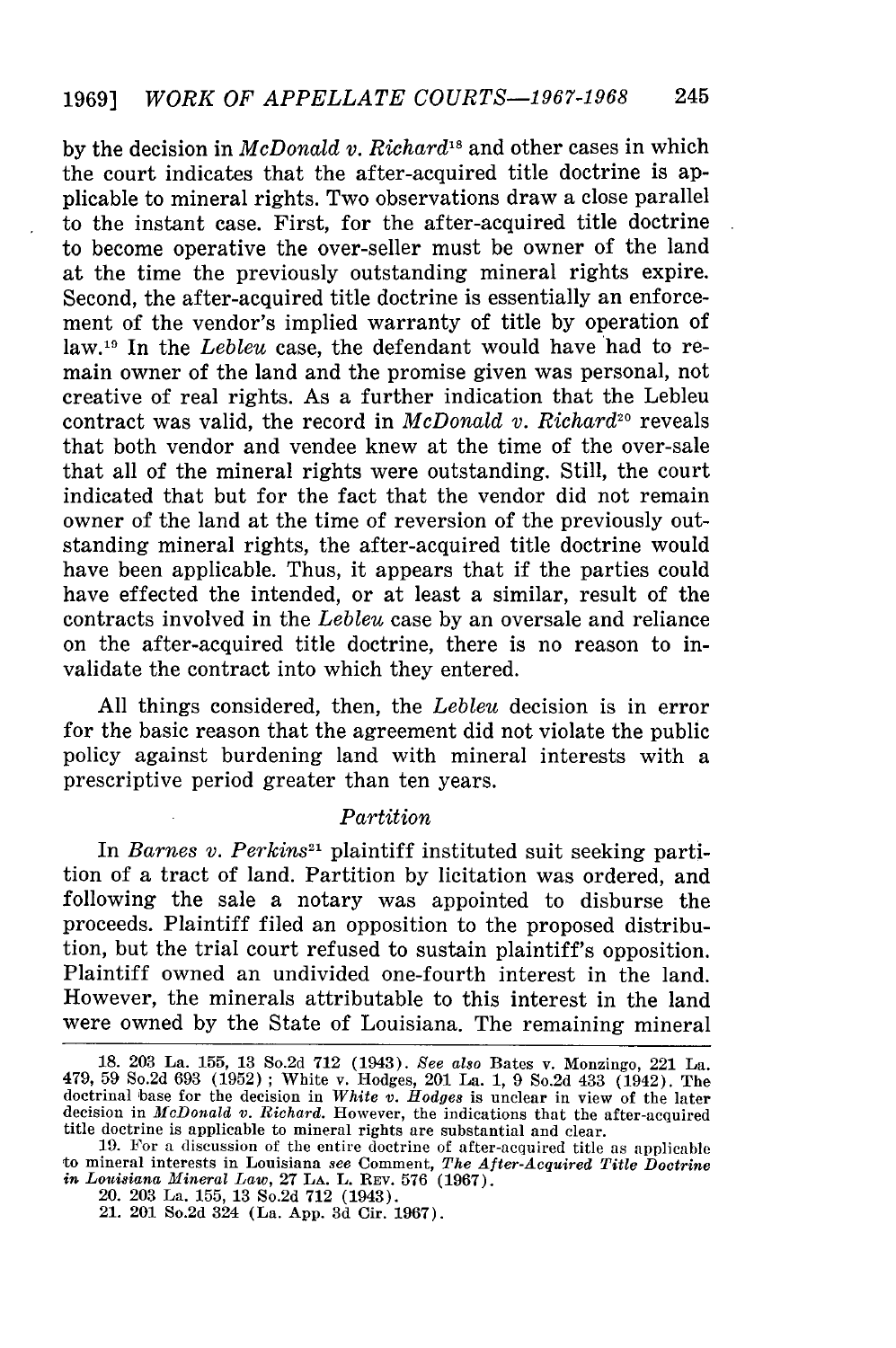**[Vol.** XXIX

rights were owned by the other two co-owners. The appraisal of the property had been made on the basis of \$400 per acre for the property including the mineral rights and \$75.00 per acre as a separate value of the mineral rights. In the judgment ordering the sale, the lower court specifically recognized that the state owned one-fourth of the mineral rights and decreed that the sale would not include that interest. At the sale, the property was bid in by the defendant co-owners, who deposited one-fourth of the amount of the bid with the sheriff and retained the remaining three-fourths. The deposit was made with the specific reservation that "all rights are reserved relative allocation of the adjudication price to surface and mineral interest ownership." The notary appointed to disburse the funds proposed to disburse the funds on a proportionate basis using the relative values between the parties' interests in the property and the appraisal figures. Thus, plaintiff's share was computed by finding the percentage of the total appraised value represented by his one-fourth interest, or ten acres, valued at \$325.00. That percentage figure was used to find his share of the purchase price, which was slightly more than the total appraised value of the land and the three-fourths of the mineral rights available for sale. The remainder of the deposit was returned to defendants less their proportionate share of costs.

Plaintiff objected and demanded that judgment be rendered nullifying the sale and ordering a new sale. The principal ground for the objection was that the purchasers had not submitted a separate bid for minerals and that there was no evidence as to the amount bid for land and that bid for minerals. On appeal, plaintiff contended that he should be entitled to the full onefourth of the net proceeds of the sale or alternatively that the sale should be annulled and a new sale had.

The demand for annullment of the sale was denied. The court held that the judgment directing the partition by licitation was a final judgment and that the delays for taking either a suspensive or devolutive appeal had elapsed. The objection by plaintiff insofar as it objected to the sale itself, was regarded as "in part an attempt to collaterally attack the original judgment which has become final."

The demand that plaintiff be given the full one-fourth interest in the net proceeds less costs, was also denied. Responding to specific arguments by the plaintiff, the court held that: (a) the appraisers had been requested to value the minerals separate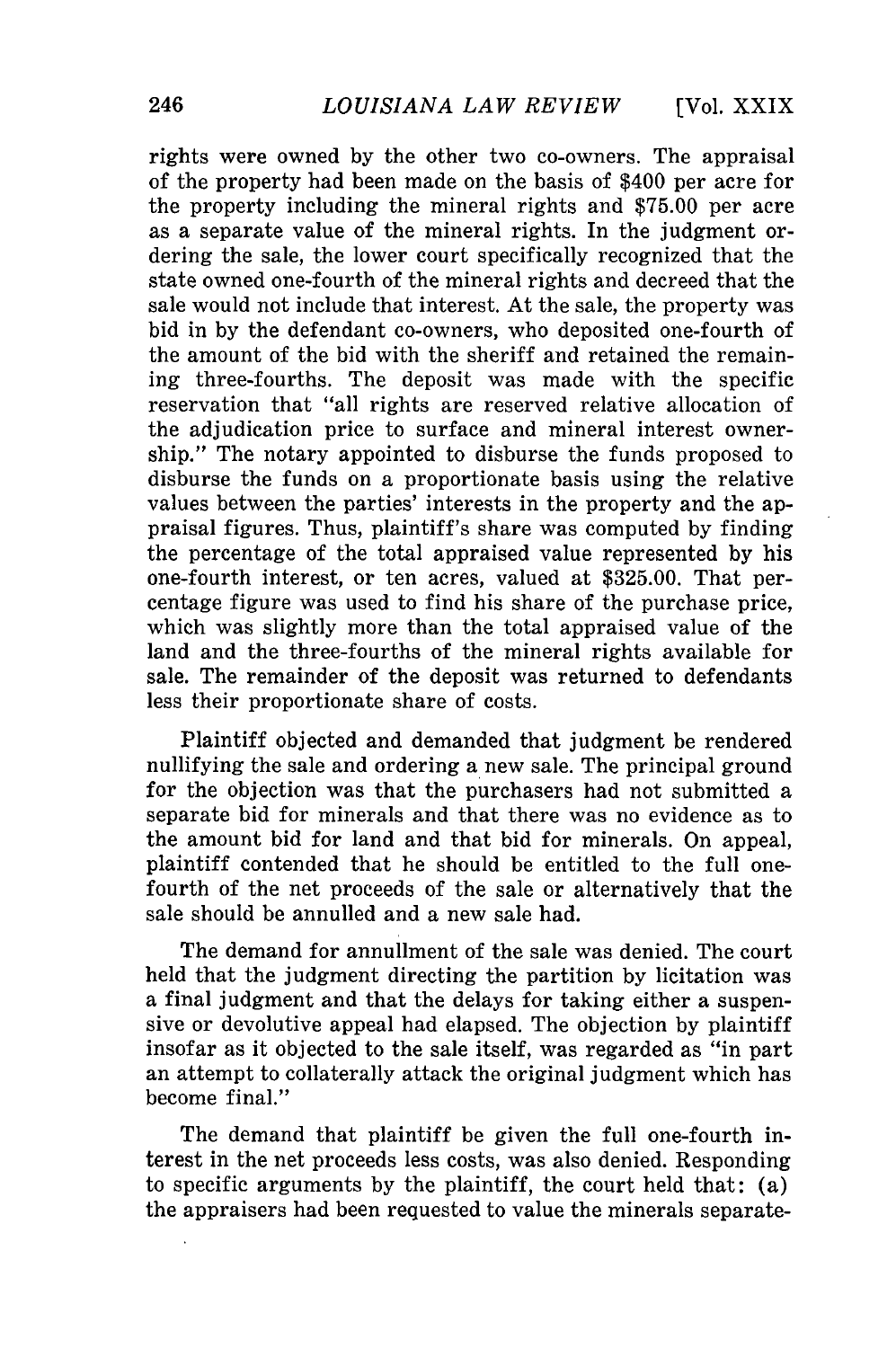ly from the land; (b) that the appraisers were qualified to value the mineral rights; (c) that the fact that separate bids were not submitted for the mineral rights and the land was of no significance in view of the fact that the minerals were in fact separately valued as required by the Civil Code; and (d) under the circumstances defendants were not required to show that a specific portion of the purchase price was paid for mineral rights as distinguished from the land.

Two points deserve brief notation. The first is the holding that under Article 741 it is not necessary that separate bids be submitted for land as opposed for mineral rights so long as separate appraisals have been made. The result reached by the court may represent substantial justice and certainly avoided repetition of the sale procedure in this particular case. However, the procedure of requiring separate bids or at least assignment of relative values would be preferable to that utilized and upheld in this particular case as bidders might assign values to land and minerals respectively different from the proportionate values fixed by an appraiser.

The second observation concerns the holding that defendants were not required to show that a specific portion of the purchase price was paid for the mineral rights as distinguished from the land. In view of the court's holding that separate bids were not necessary and that distribution could be made on the basis of proportionate values according to the appraisal values of the land and minerals, this is a necessary consequential holding. Nevertheless, the same defect is inherent in this holding as in the holding that disbursement of the proceeds could be made on the basis of the proportionate values found by the appraisers. That is, a bidder might not in fact be assigning the same relative values to land and minerals as did the appraisers. If the defendant in a case of this kind does not bear the burden of proving the values assigned to land and minerals, then this leaves room for inference that it is the plaintiff's burden. How a plaintiff can look into the mind of a bidder at a sale of this kind and find the relative values fixed for land and minerals in a lump sum bid without any likelihood of circumstantial evidence disclosing such values is difficult to discern.

These two elements of the court's decision point up the questionable character of the rules of law evolved and applied by the court. Certainly, if the decision is allowed to stand, it still re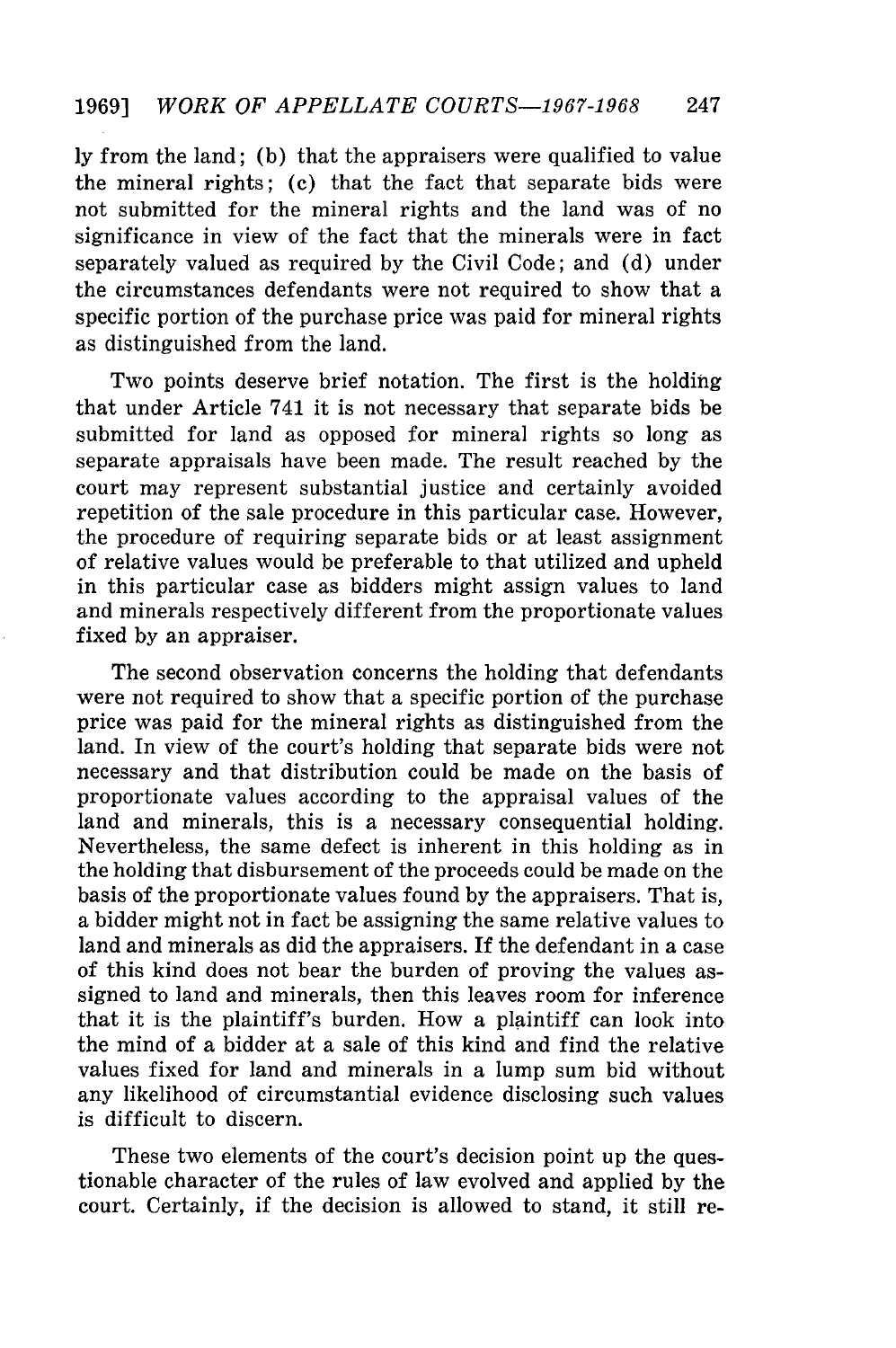mains evident that a procedure of assigning relative values in bidding will permit more accurate distribution of proceeds.

# MINERAL ROYALTIES

The only noteworthy decision involving royalties was rendered in *Gardner v. Boagni*<sup>22</sup> which raises the whole question of the relationship between owners of land and mineral rights or the owners of mineral servitudes and the owners of mineral royalties, or non-participating royalty interests as they are referred to in other jurisdictions. This decision is the touchstone of a student comment presently being written, and for that reason extended discussion will be foregone. Still, the writer wishes to express the view that the trend of jurisprudence established by this case and the earlier decision of the First Circuit Court of Appeal in *Uzee v. Bollinger*<sup>23</sup> is demonstrably wrong and makes Louisiana virtually unique among oil and gas jurisdictions.<sup>24</sup>

The specific situation involved a partition agreement under which those owning the mineral rights were expressly stated to have the right to all bonuses, rentals, and other considerations (except royalties) from execution of mineral leases on the subject property and the royalty owners had the right to a stated fraction of all royalties. In negotiating a lease, the mineral owners received an overriding royalty interest which all parties admitted was in lieu of an offer of a substantial cash bonus. There can be no doubt, of course, that the cash bonus would have been entirely the property of the mineral owners had it been accepted. However, the override was taken and the mineral owners refused to share it on the ground that it was "bonus." In this writer's opinion it is unconscionable for the law to present opportunities for unfair dealing by such subtle and functionally meaningless manipulation of words. It is true that there are decisions stating that the royalty owner has no right to expect the mineral owner to act in his behalf in order to preserve his interest against prescription.<sup>25</sup> The logic of this principle is irrefutable and the concept sound. But to say that under no circumstances does the mineral owner owe a duty of fair dealing puts the law in the position of condoning sharp practices. In the

<sup>22. 252</sup> La. 30, 209 So.2d 11 (1968).

<sup>23. 178</sup> So.2d 508 (La. App. 1st Cir. 1965).

<sup>24.</sup> For a discussion of the subject *see generally* Williams, *The Fiduciary Principle in the Law of Oil and Gas,* in 13TH **ANNUAL** INSTITUTE **ON** OIL **AND** GAS LAW **AND** TAXATION (Southwestern Legal Foundation 1962).

<sup>25.</sup> *See, e.g.,* Humble Oil & Refining Co. v. Guillory, 212 La. 646, 33 So.2d 182 (1946).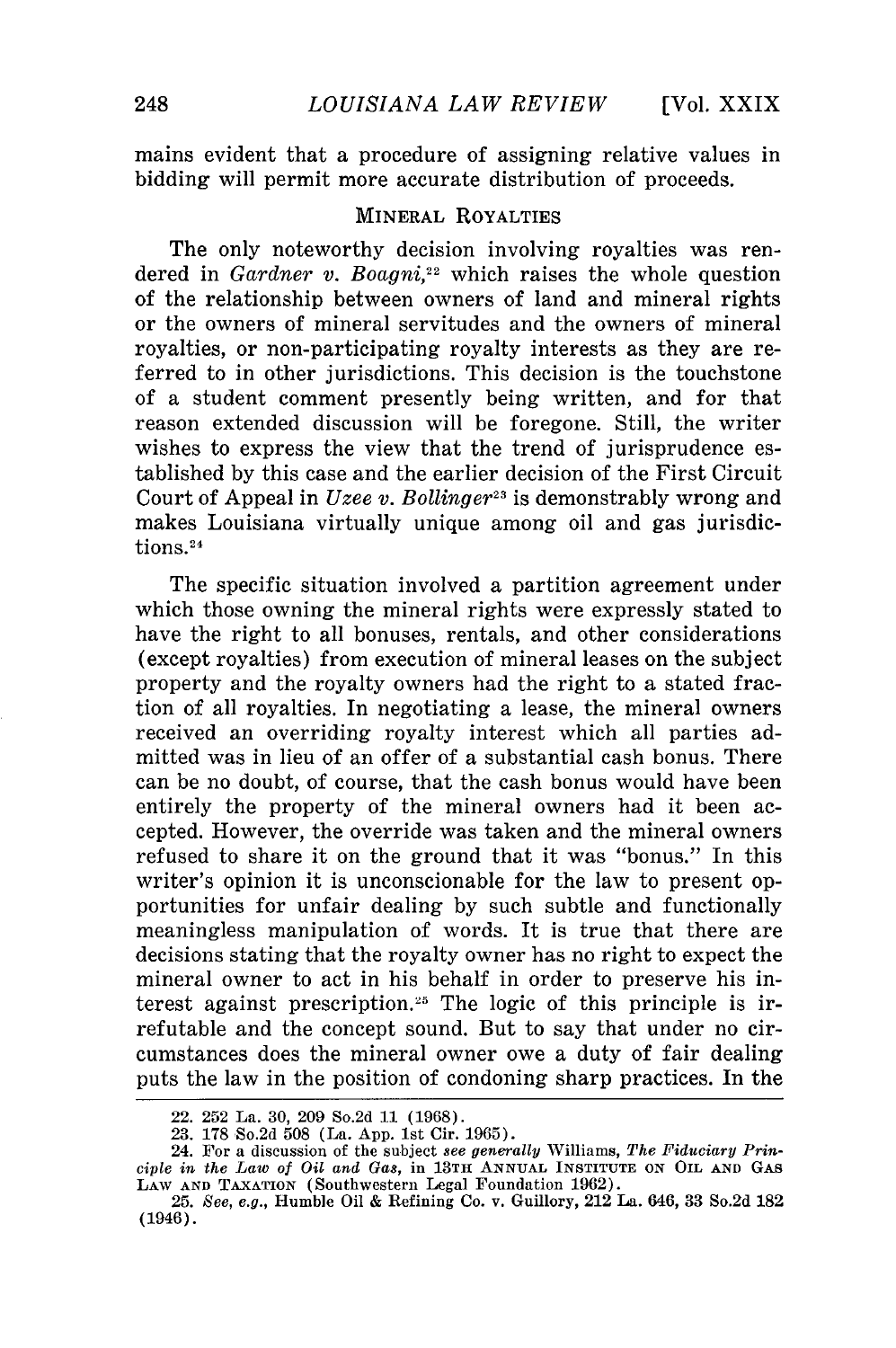instant case there was no question of fraud, and fraud is not usually the problem in cases of this kind. However, there are opportunities for unfair dealing falling well short of fraud which the law should restrict. This is one of them.

Similar problems arise in the case of mineral servitude interests over which a landowner has executive rights. Here the legal basis for protection of the servitude owner is stronger because he has relinquished a power over his interest to another, establishing a relationship of trust in which he has a right to expect fair dealing by the holder of the power. It is important in this context to note that the relationship established need not be regarded as importing the full fiduciary relationship of principal and agent, but it imports a duty of fairness much akin to that already established as owed by a mineral lessee in exercising a power to pool his lessor's interest with other lands.<sup>26</sup>

# MINERAL LEASES

### *Joint Lease*

In *Fontenot v. Humble Oil & Refining Co.,27* plaintiff sought cancellation of a mineral lease. The facts were that plaintiff had entered into a lease of a tract which she owned with the owners of two other tracts in which she had no interest. Lessee completed a shut-in gas well. Production was achieved in the process of testing the well, and as the lease did not disclose the manner in which royalties were to be divided, lessee obtained a letter from plaintiff stating that she had no interest in the tract on which the well was situated and did not intend, by joining in the lease, to communitize or pool her share of the royalties payable with the other lessors.

Cancellation was sought on the ground that the lease was not a joint or community lease and production from the well located on one of the tracts in which she had no interest did not maintain the lease as to her tract. Examining the lease, a standard printed form, the court found that on its face it appeared to be a joint or community lease and held that although it might be severable as between the lessors, so that the sharing of royalties was not on a community basis, it was nevertheless a joint lease as to the lessee, and thus the drilling of the well and subsequent production from it were sufficient to maintain the lease as to all three tracts involved. In reaching this result, the court refused to hear

**<sup>26.</sup>** McDonald **v.** Grande **Corp.,** 148 **So.2d** 441 **(La. App. 3d Cir. 1962). 27.** 210 So.2d 340 (La. **App. 3d** Cir. **1968).**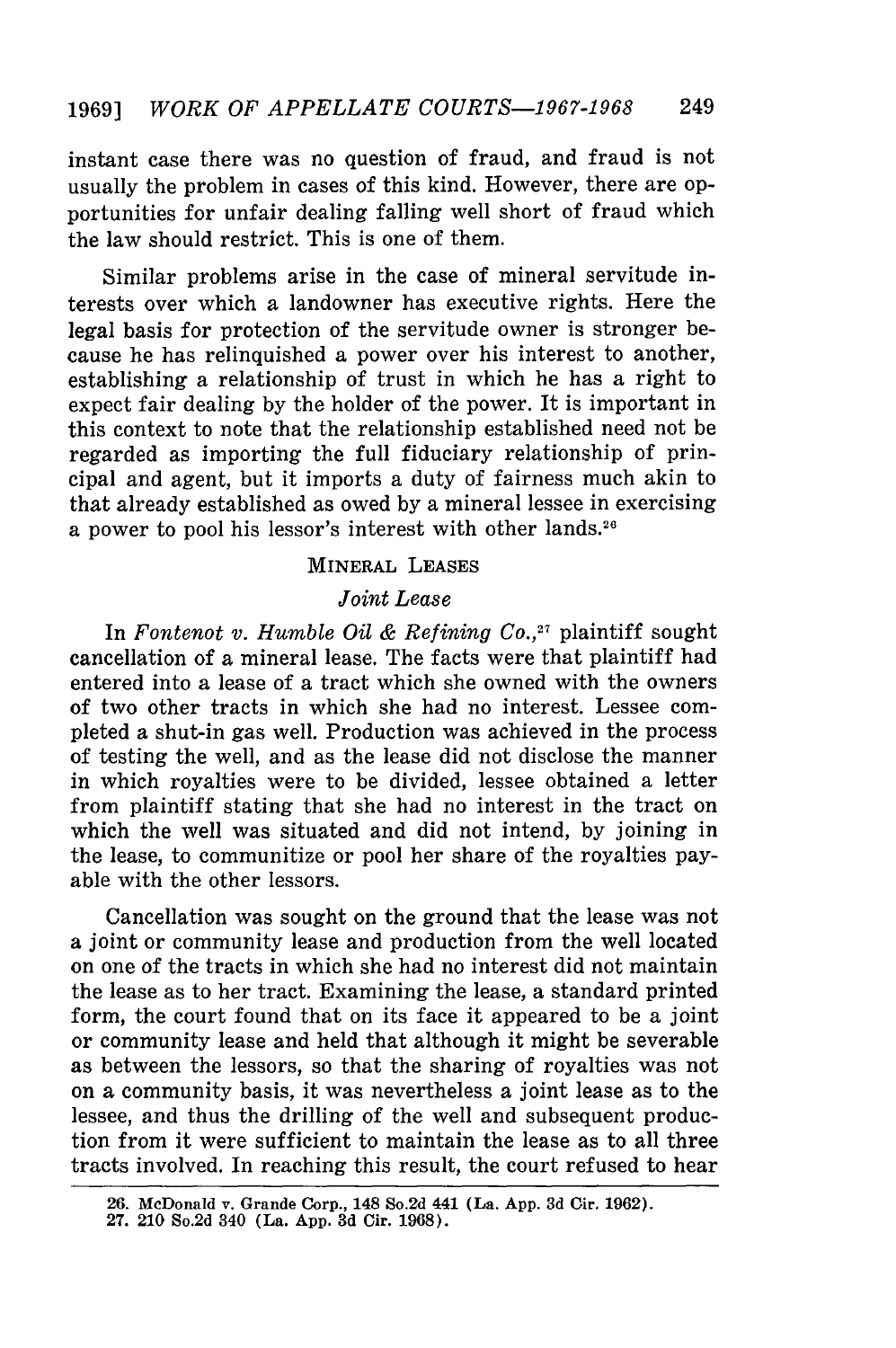extrinsic evidence purportedly showing the intent of the parties even though plaintiff pleaded error as to the nature of the contract.

Alternatively, plaintiff argued that if the court considered the lease to be joint as to the lessee, there was no cause or consideration for her entry into the contract. There is some merit to this contention. It is difficult to see why a lessor would enter into a joint lease of his land with tracts belonging to others if he was not to receive a share of royalties from production from the other tracts. Since error is one of the bases upon which extrinsic evidence may be admitted to determine the intent of the parties,<sup>28</sup> it seems that the court could properly have considered the extrinsic evidence bearing on the intent of the parties. In the face of such a plea, it should not matter that the contract is unambiguous.

While the facts of the particular case make the result of the decision acceptable, the principles of law utilized are subject to some question. It is to be noted and admitted that there is a difference between the cases involving "jointness" of a lease as among lessors, particularly applicable to situations in which there is question whether by entry into a lease landowner has extended an outstanding mineral servitude, and those concerning "jointness" as between lessor and lessee, but in view of the plea of error and the fact that it is difficult to discern what cause a lessor would have for entering into a joint lease when there is to be no communitization of royalties, the decision is open to question.

# *Parol Evidence*

In *Robichaux v. P001,29* the court rejected an attempt to prove an agreement to transfer certain overriding royalty interests by parol, stating in the process that R.S. 9:1105, providing that mineral leases and other contracts affecting them are "classified as real rights" is substantive as well as procedural. The holding that an agreement of the kind in question cannot be proved by parol evidence is clearly in line with a number of prior decisions.<sup>30</sup> The unquestioning reliance on R.S. 9:1105 as being substantive as well as procedural must, however, be taken with the customary grain of salt in view of several of the decisions in the

**<sup>28.</sup>** See, e.g., Overby v. Beach, 220 La. **77, 55** 'So.2d **873 (1951).**

**<sup>29. 209</sup>** So.2d 77 (La. **App. 1st** Cir. **1968).** 30. Little v. Haik, 246 La. 121, **163** So.2d **558** (1964) **;** Hayes v. Muller, **245** La. **356, 158** So.2d **191 (1963).**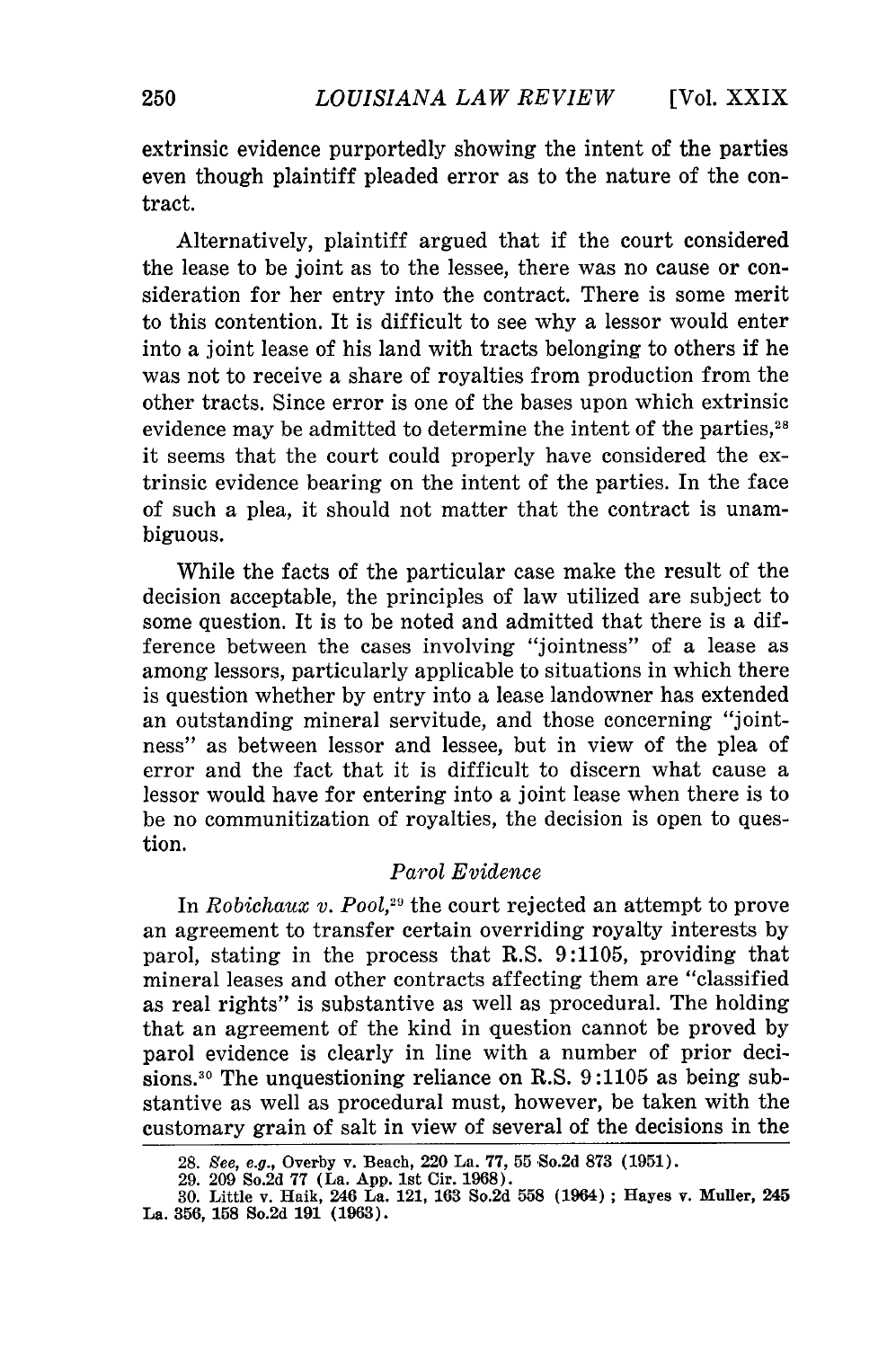#### 1969] *WORK OF APPELLATE COURTS-1967-1968* 251

running fight between court and legislature over the meaning of that statute.<sup>31</sup>

In *Gulf Oil Corp. v. Adams*<sup>32</sup> an assignee of a working interest attempted to avoid responsibility for paying a production payment which his assignor had contracted for in acquiring the working interest from the original lessee. Defendant assignee contended he was not bound by the production payment as it was created by an unrecorded instrument. Additionally, objections were raised to the admission of certain letters which passed between the parties prior to the execution of the assignment. The court correctly held that the mere fact that that original agreement creating the production payment in question was unrecorded did not mean that defendant could not contract in such manner as to assume the payment. Turning then to the question of whether the obligation of making the payment had been assumed by defendant, the court held the letters in question were admissible, even though written prior to the execution of the contract, to show the intent of the parties to the assignment. Defendant objected to admission of the letters, citing Article 2276 of the Civil Code prohibiting admission of parol evidence "against or beyond what is contained in the acts, [or] on what may have been said before, or at the time of making them, or since." The court was well within the law in that it is firmly established that where a contract is ambiguous, extrinsic evidence is admissible for the purpose of determining the intent of the parties and not to alter its content.<sup>33</sup>

# *Warranty*

*Berwick Mud Co. v. Stansbury34* affords an interesting comparison with *Gulf Oil Corp. v. Adams.5* In this instance, defendant leased property to plaintiff's assignor, purporting to lease the full mineral interest in the property when in fact there was an interest owned by her children by inheritance from defendant's husband. Under *Gueno v. Medlenka36* defendant could not execute a lease in her capacity as usufructuary, and she did not sign as tutrix of her children. Plaintiff, assignee of the original lessees, discovered the outstanding interest in the chil-

**<sup>31.</sup>** *See, e.g.,* Harwood Oil **&** Mining Co. v. Black, 240 La. 641, 124 So.2d 764 **(1960) ;** Reagan v. Murphy, **235** La. **529, 105** So.2d 210 **(1958). 32. 209** So.2d **770** (La. **App. 2d** Cir. **1968).**

**<sup>33.</sup>** See, *e.g.,* Bank of Napoleonville v. Knobloch **&** Rainold, 144 La. **100, 80** So. 214 **(1918).**

<sup>34.</sup> **205** So.2d 147 (La. **App. 3d** Cir. **1967).**

**<sup>35. 209</sup>** So.2d **770** (La. **App. 2d** Cir. **1968).**

**<sup>36. 238</sup> La. 1081, 117** So.2d **817 (1960).**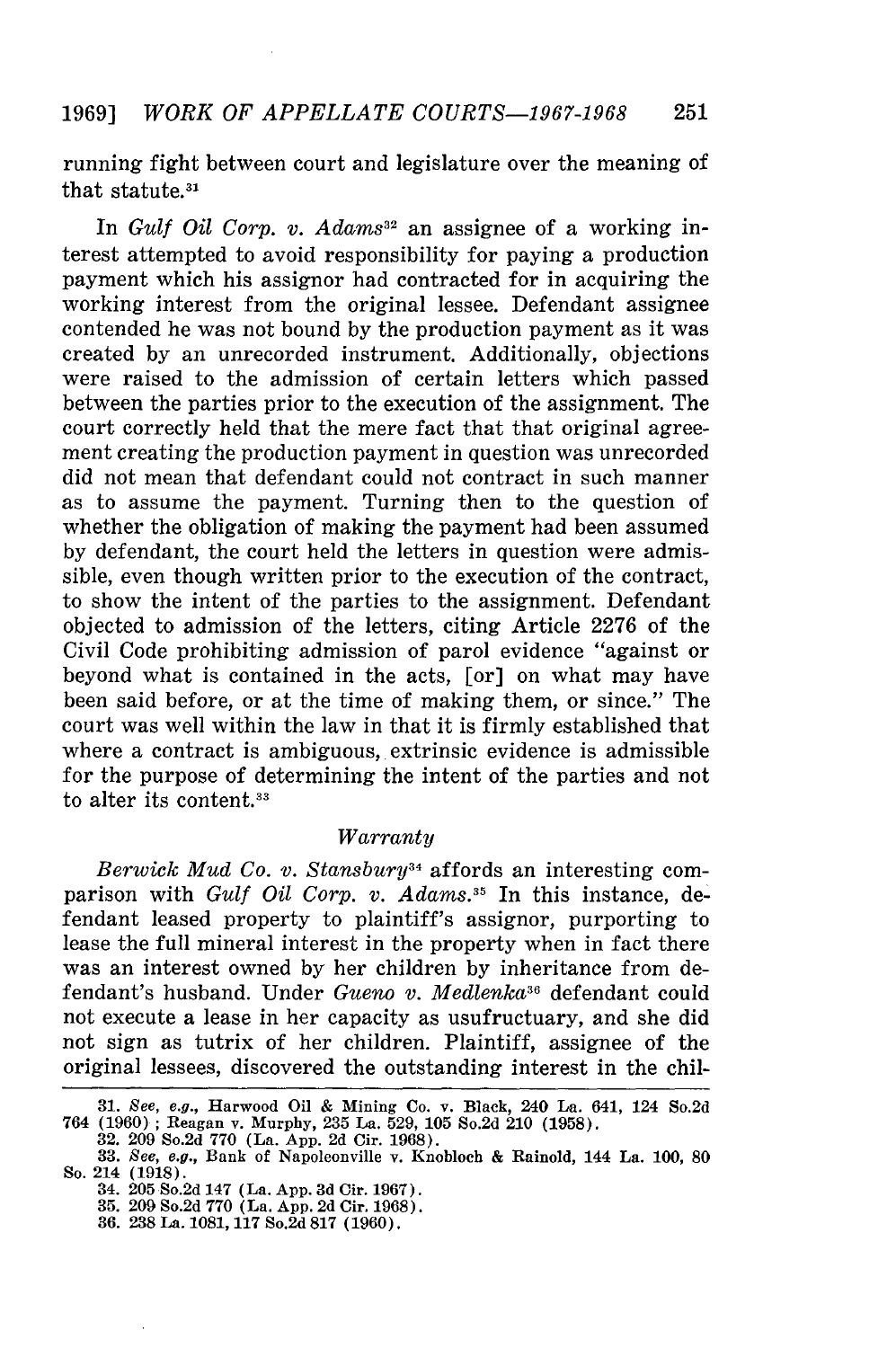**[Vol.** XXIX

dren. A lease was taken to cover the children's interest, for which plaintiff paid. The instrument of assignment specifically subrogated plaintiff to all rights of the assignor in warranty. The original lease from defendant contained an express warranty of title. Plaintiff-assignee sued to recover damages in the amount of the bonus which it had to pay for the lease on the children's interest. The Third Circuit of Appeal reversed the lower court and rendered judgment in favor of plaintiff for the amount of the bonus.

The court held that under the terms of the assignment and under Article 2503 of the Civil Code plaintiff was subrogated to the rights in warranty conferred by the original lease. Extrinsic evidence purporting to show that the parties had only intended to lease the interest of the defendant in the property was admitted in the lower court. However, the court of appeal refused to consider it, stating that "it is not within the competence of this court to determine their [the parties'] intent extrinsically since no plea of mutual error or fraud was made and since the lease is not ambiguous."<sup>37</sup>

The court also notes in this case, as in *Robichaux v. Pool*,<sup>38</sup> that it "is well settled that the assignment of a lease is a sale of a real right," citing R.S. 9:1105. In context, the statement is proper, but as in the *Robichaux* case, one should beware of accepting the statement in its full, literal sense.

#### *Surface Damages*

*Andrepont v. Acadia Drilling* **Co.39** presented a rather unusual claim for surface damages. Defendant lessee took a mineral lease from the owner of certain land, which lease was properly recorded. The clause of the lease which customarily provides for payment by lessee for damages "to timber and growing crops of lessor" was amended by striking out the reference to "timber and growing crops." Prior to the execution of the mineral lease, the landowner had entered into an oral lease with plaintiff looking toward the use of the surface of the land for farming on a crop-sharing basis. Defendant's operations allegedly caused damage to the crops o plaintiff, the surface lessee. The court held that defendant could not be held liable to plaintiff for damage to crops because under the circumstances defendant was entitled

**<sup>37.</sup>** Berwick Mud Co. v. Stansbury, **205** So.2d 147, **150** (La. **App. 3d** Cir. **1968).**

**<sup>38. 209</sup>** So.2d **77** (La. **App. 1st** Cir. **1968).**

**<sup>39. 208</sup>** So.2d **737** (La. **App. 3d** Cir. **1968).**